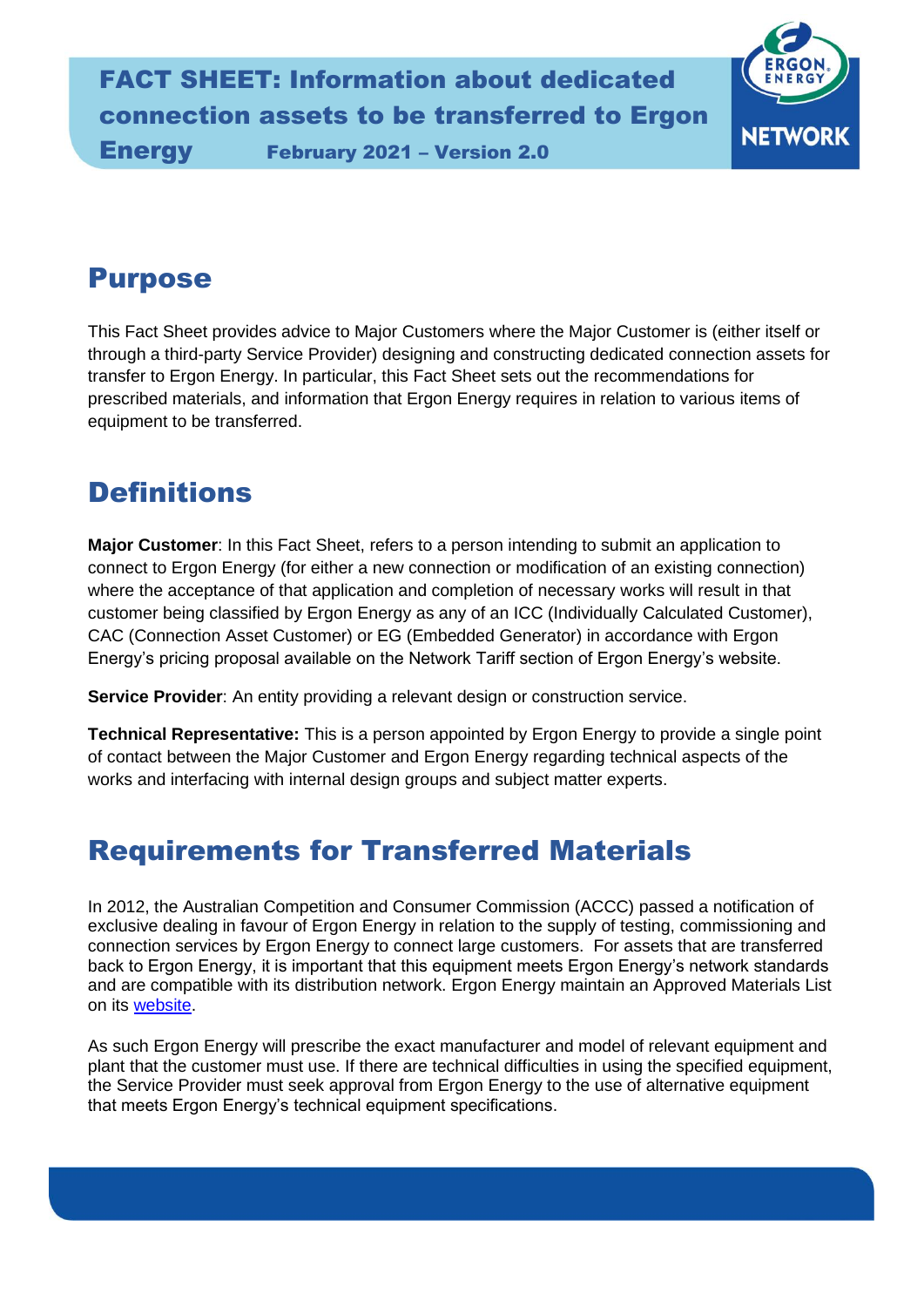# FACT SHEET: Information about dedicated connection assets to be transferred to Ergon

Energy February 2021 – Version 2.0

**NETWORK** 

This includes items such as terminal blocks, cable marking systems, labelling systems, cable ladders and ducts, control cables, LV power cables, earthing conductors, void filling materials, etc.

#### Information on Approved Materials

Information on the long lead time pre-selected items is available as follows:

Ergon Energy's period contract items and stock items are listed on the Substation Materials List included in Appendix C of the Works Specification.

Drawings of Ergon Energy's preferred major plant items where available are included in the Appendix C of the Works Specification, or will be transmitted when they become available. The Service Provider is to confirm that the drawings provided are still the latest drawings prior to starting detailed design.

Drawings of other period contract and stock items are generally available in the EDMS, and can be provided to the Service Provider on request.

NOTE: In some instances, equipment of a higher rated voltage than the nominal voltage may be required due to re-energisation or switching transients at the proposed location. In these instances, any investigations and discussions with suppliers must be undertaken by the Service Provider to select appropriate plant that aligns with the Ergon Energy standard specifications.

In particular, circuit breakers may require single pole point on wave switching capability, subject to the Service Provider's transformer energisation study.

### Labelling of Equipment

Ergon Energy will provide the Major Customer with details of the operational and identification labels that the Major Customer must place on items of equipment, substation buildings and enclosures to be transferred to Ergon Energy, and the Major Customer must give Ergon Energy a table identifying each item of equipment, label identification, make, model and serial number.

### Provision of Information

Prior to commissioning assets to be transferred, the Major Customer must give Ergon Energy all:

- associated design manuals and test certificates for these assets;
- copies of relevant approvals and authorizations; and
- relevant technical details of equipment, as set out below.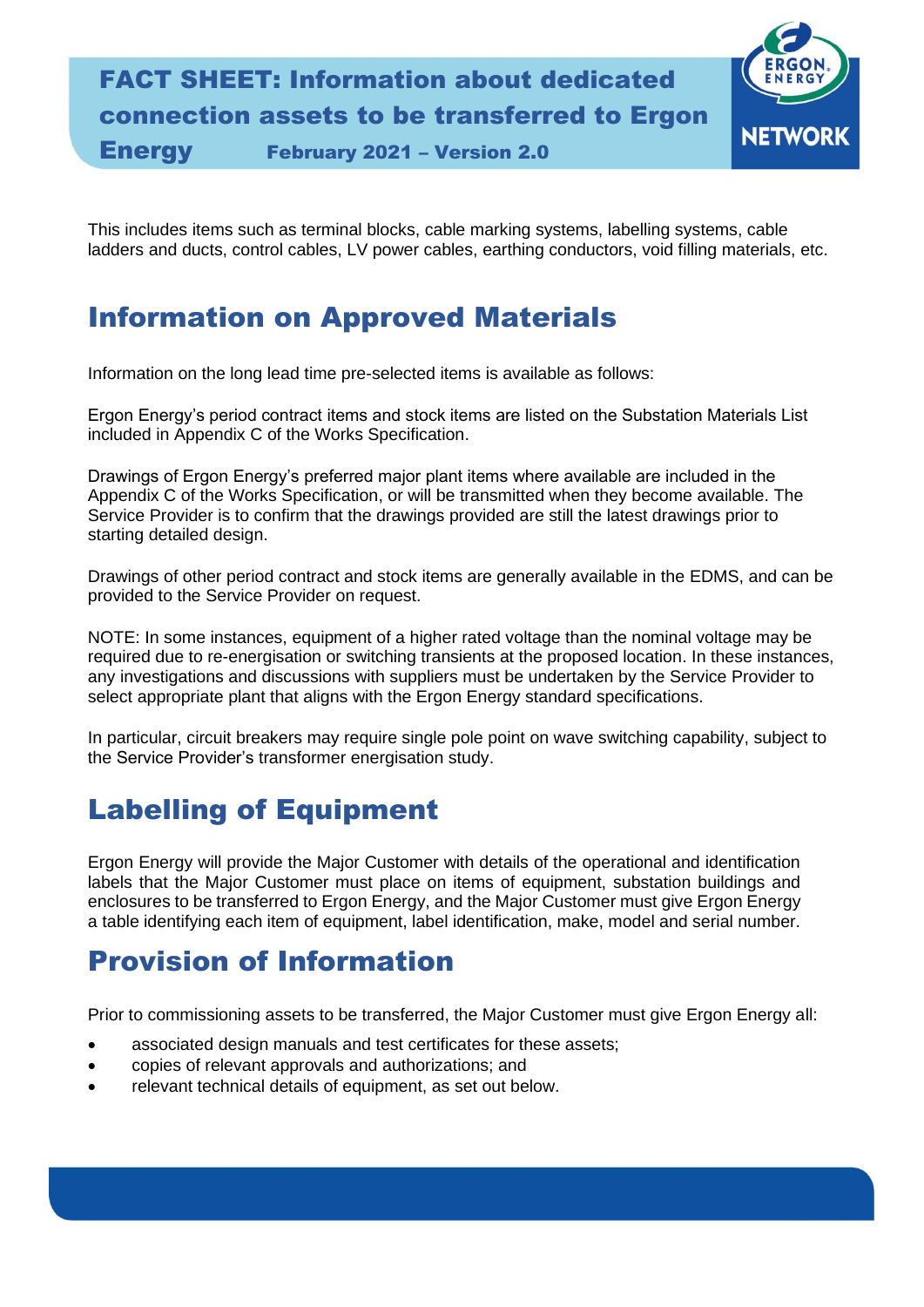### FACT SHEET: Information about dedicated connection assets to be transferred to Ergon Energy February 2021 – Version 2.0



| <b>Equip</b>              | Nameplate                                                                       | Current                                     | Instr Set Description Instr Set    |             | (VA) Instr Tx Core          |
|---------------------------|---------------------------------------------------------------------------------|---------------------------------------------|------------------------------------|-------------|-----------------------------|
|                           |                                                                                 | Transformer                                 | Number Instr Tx Set Position       |             | Rating (A) Instr Tx         |
| <b>Class</b>              |                                                                                 | Set $(e.g.:$<br>internal to<br>transformer) | Parent Equipment<br>Details        |             | Core Ratio                  |
| <b>Bushing</b>            | Rated Current (A)                                                               |                                             |                                    |             | Instr Tx Purpose            |
|                           | <b>Bushing Catalogue</b>                                                        |                                             |                                    |             | Manufacturer of             |
|                           | No                                                                              |                                             |                                    |             | <b>Instrument Tx Model</b>  |
|                           | <b>Bushing Position</b>                                                         |                                             |                                    |             | No                          |
|                           | Type of Bushing<br>Manufacturer of the Bushing                                  | Cable                                       | Rated Current (A) Burial           |             | Phase (A,B,C,N, All)        |
|                           | Model No                                                                        | (Power)                                     | Method Cable Armour Cable          |             | Temp for Res                |
|                           | Phase (A,B,C,N, All)                                                            |                                             | <b>Description Cable Formation</b> |             | Measure (Degrees)           |
|                           | Serial Number                                                                   |                                             | Cable Insulation                   |             | <b>Resistance of Asset</b>  |
|                           | Short Time Current (KA) Short<br>Time Seconds (S)                               |                                             | Number of Cores in                 |             | (Ohms) Serial               |
|                           | Nominal Operational Volt (kV)                                                   |                                             | Cable Type                         |             | Number                      |
|                           | Rated Voltage (kV)                                                              |                                             | Bus/Cable (Cond)                   |             | <b>Short Time Current</b>   |
|                           | Year of Manufacture                                                             |                                             | <b>Installation Bus/Cable</b>      |             | (KA) Short Time             |
|                           | <b>Parent Equipment Details</b>                                                 |                                             | Purpose                            |             | Seconds (S) Standard        |
| Circuit<br><b>Breaker</b> | Rated Current (A)                                                               |                                             | <b>Conductor Nominal</b>           |             | <b>Asset Tested to Type</b> |
|                           | <b>CB Asymmetrical</b>                                                          |                                             | Area (mm2)                         |             | of Standard Thermal         |
|                           | Break Cap (KA)                                                                  |                                             | <b>Conductor Number</b>            |             | Limit (A)                   |
|                           | <b>CB Equivalent Break Cap</b>                                                  |                                             | per Phase Conductor                |             | Nominal Operational         |
|                           | (KA)                                                                            |                                             | / Cable / Bus Type                 |             | Volt (kV) Rated             |
|                           | <b>CB Symmetrical</b>                                                           |                                             | Diameter (mm)                      |             | Voltage (kV)                |
|                           | Break Cap (KA)                                                                  |                                             | Length (m)                         |             | Year of Manufacture         |
|                           | <b>CB Fault Rating</b>                                                          |                                             | Manufacturer of the                |             | <b>Parent Equipment</b>     |
|                           | <b>CB Fault Rating Units</b>                                                    |                                             | Bus/Cable Model No                 |             | Details                     |
|                           | Nameplate                                                                       |                                             | <b>Standard Asset</b>              | Current     | Instr Tx Purpose            |
|                           | Circuit Breaker                                                                 |                                             | Tested to Type of                  | Transformer | Manufacturer of             |
|                           | Installation                                                                    |                                             | Standard                           |             | <b>Instrument Tx Model</b>  |
|                           | <b>CB Peak Making</b>                                                           |                                             | <b>Nominal Operational</b>         |             | No                          |
|                           | Capacity (KA)                                                                   |                                             | Volt (kV) Rated                    |             | Phase (A,B,C,N, All)        |
|                           | <b>CB Symmetrical</b>                                                           |                                             | Voltage (kV)                       |             | Number of Phases            |
|                           | Making Cap (KA)                                                                 |                                             | Year of Manufacture                |             | <b>Serial Number</b>        |
|                           | Manufacturer of the                                                             |                                             | Installed Cable Length             |             | Short Time Current          |
|                           | CB Model No                                                                     |                                             | (m) Installed Trench               |             | (KA) Short Time             |
|                           |                                                                                 |                                             | Profile                            |             | Seconds (S) Standard        |
|                           | <b>Serial Number</b>                                                            |                                             | Installed Cable Earth              |             | Asset Tested to Type        |
|                           | Short Time Current (KA)<br>Short Time Seconds (S)<br>Terminal Rated Current (A) | Current<br>Transformer<br>Core              | <b>Bonding Arrangement</b>         |             | of Standard Thermal         |
|                           |                                                                                 |                                             | Instr Burden Units                 |             | Limit (A)                   |
|                           |                                                                                 |                                             | Instr Tx Core Avail                |             | Nominal Operational         |
|                           | Nominal Operational Volt<br>(kV) Rated Voltage (kV)                             |                                             | Ratios Instr Tx Core               |             | Volt (kV) Rated             |
|                           |                                                                                 |                                             | Burden (Ohms) Instr                |             | Voltage (kV)                |
|                           | Year of Manufacture                                                             |                                             | <b>Tx Core Class</b>               |             | Year of Manufacture         |
|                           |                                                                                 |                                             | Instr Tx Core Output               |             | Parent Equipment            |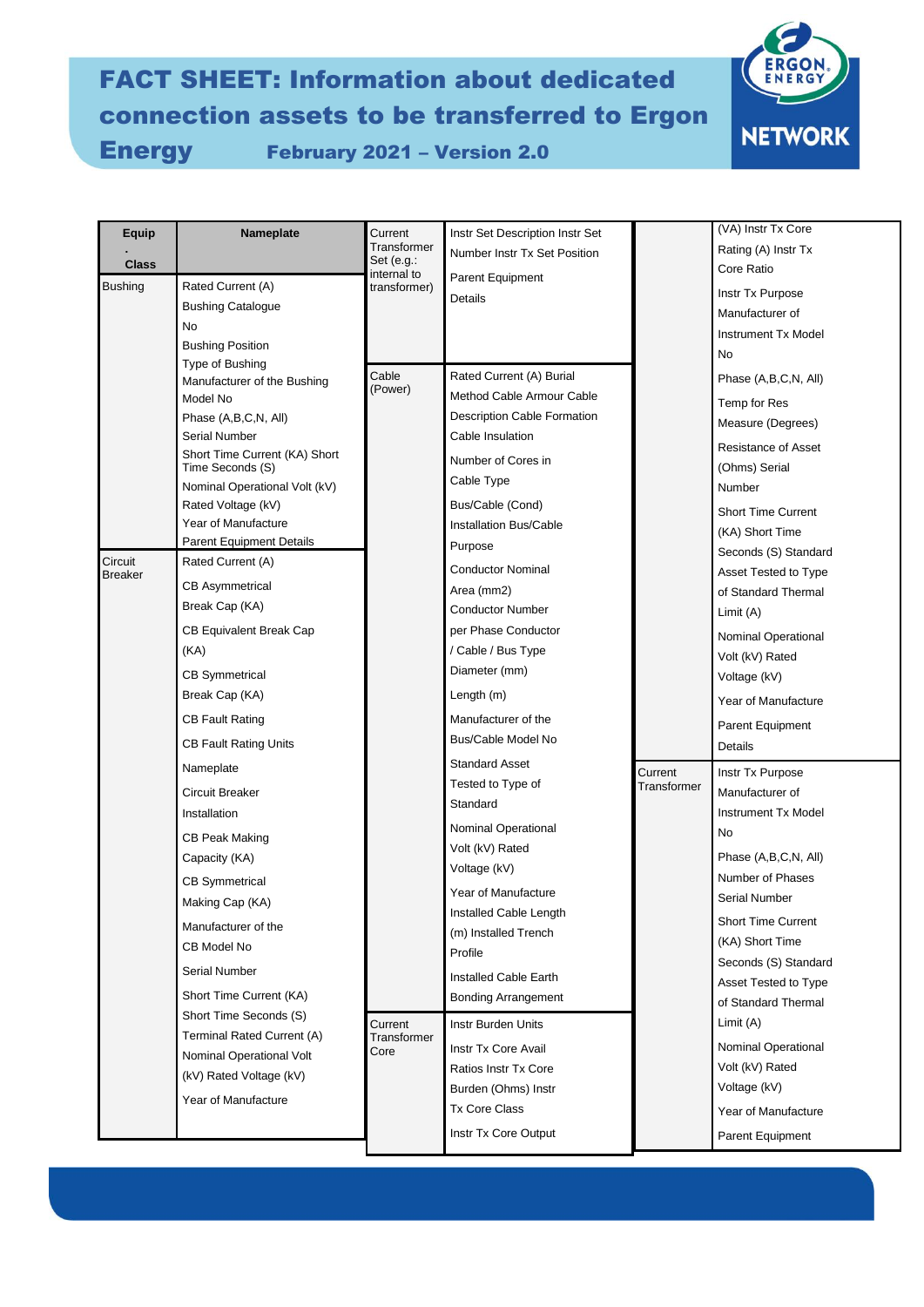# FACT SHEET: Information about dedicated connection assets to be transferred to Ergon

Energy February 2021 – Version 2.0



| Details<br>Overhead<br>Conductor Type from                                                | 3rd Rating Cooling    |
|-------------------------------------------------------------------------------------------|-----------------------|
| Line<br>For Tx 4th Rating<br><b>QESI Standard</b>                                         |                       |
| Tx Heat Run Base<br>Conductor Size (mm)                                                   |                       |
| Operating Voltage                                                                         | Tx HV Temp Gradient   |
| (kV) Span Length (m)<br>(Degrees) Tx HV                                                   |                       |
| Winding Temp Rise<br>Installed % of Net                                                   |                       |
| (Deg) Tx LV Temp<br>Breaking Load (NBL)                                                   |                       |
| Fan<br><b>Tx Accessory</b><br>Maximum Design                                              | Gradient (Degrees) Tx |
| Capacity (L/min) Tx<br>LV Winding Temp<br>Temperature (°C)                                |                       |
| <b>Accessory Rating</b><br>Designed Wind<br>UOM                                           | Rise (Deg) 1st Rating |
| of Tx (MVA)<br>pressure (kPa)                                                             |                       |
| Tx Accessory Rating<br>2nd Rating of Tx<br>Pump<br><b>Tx Accessory</b>                    |                       |
| (MVA) 3rd Rating of<br><b>Tx Accessory Speed</b><br>Capacity (L/Min) Tx                   |                       |
| Tx (MVA) 4th Rating<br>(RPM) Manufacturer<br><b>Accessory Rating</b>                      |                       |
| of Tx (MVA) Tx<br><b>List Accessories</b><br>Commissioning Date                           |                       |
| Reactance (%)<br>Model No<br>Contract No                                                  |                       |
| <b>Standard Asset</b>                                                                     | Tx Top Oil Temp Rise  |
| Manufacturer List<br>Tested to Type of                                                    | (Degrees) Tx Winding  |
| Accessories Model No<br>Standard                                                          | Resistance (%) Vector |
| Group<br>Rating UOM Speed<br>Year of Manufacture                                          |                       |
| Standard Asset<br>Parent Equipment Details                                                | Primary Voltage (kV)  |
| Secondary Voltage<br>Tested to Type of<br>Isolator<br>Rated Current (A)                   |                       |
| (kV) Tertiary Voltage<br>Standard<br>Manufacturer of<br>(kV) Year of                      |                       |
| Temperature Indicator<br>Switch Model No<br>Manufacture Total                             |                       |
| Range Year of<br>Product<br>Mass (kg) Transport                                           |                       |
| Manufacture<br><b>Serial Number</b>                                                       | Mass (kg) Tank Mass   |
| <b>Parent Equipment Details</b><br>(kg)                                                   |                       |
| <b>Short Time Current</b><br>Regulator -<br><b>Conservator Fitting</b><br>(KA) Short Time | Main Tank Oil Volume  |
| Power<br>Contract No<br>(L)<br>Seconds (S) Nominal                                        |                       |
| Fibre Probes<br>Operational Volt (kV)<br>Year of Manufacture                              |                       |
| Heat Run Data<br>Rated Voltage (kV)                                                       |                       |
| Tap changer<br>Rated Current (A)<br>Source *                                              |                       |
| Year of Manufacture<br>Contract No<br>Manufacturer of the                                 |                       |
| Manufacture of the<br>Link<br>Rated Current (A)<br>Tx Model No                            |                       |
| Tap changer Model<br>Type of Bushing<br>Serial Number                                     |                       |
| No<br>Manufacturer of<br>Standard Asset                                                   |                       |
| Switch Model No<br>Number of Phases<br>Tested to                                          |                       |
| Serial Number<br>Product<br>Tx Ambient Temp For                                           |                       |
| <b>Short Time Current</b><br>Run (MVA) Tx                                                 | Type of Tap changer   |
| (KA) Short Time<br>Connection                                                             | Nominal Operational   |
| Seconds (S) Nominal<br>Volt (kV) Rated<br><b>Configuration Cooling</b>                    |                       |
| Operational Volt (kV)<br>Voltage (kV)<br>For Tx 1st Rating                                |                       |
| Rated Voltage (kV)<br>Cooling For Tx 2nd<br>Year of Manufacture                           |                       |
| Year of Manufacture<br>Rating Cooling For Tx                                              |                       |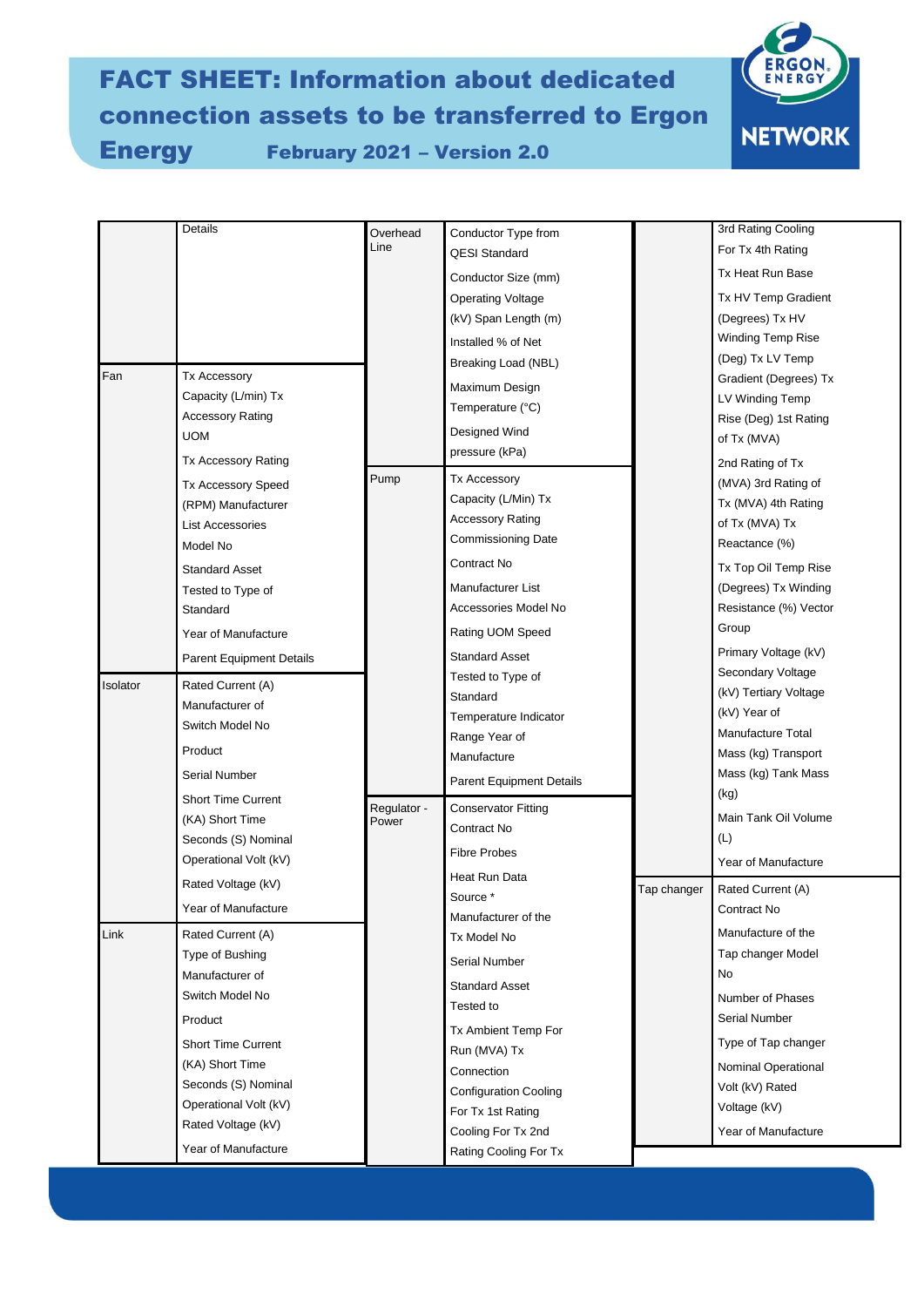# FACT SHEET: Information about dedicated connection assets to be transferred to Ergon

Energy February 2021 – Version 2.0



|                        | Parent Equipment<br>Details        |  | (Degrees) Tx HV<br>Winding Temp Rise                                    |  |
|------------------------|------------------------------------|--|-------------------------------------------------------------------------|--|
|                        |                                    |  | (Deg) Tx LV Temp                                                        |  |
|                        |                                    |  | Gradient (Degrees) Tx                                                   |  |
|                        |                                    |  | LV Winding Temp<br>Rise (Deg) 1st Rating                                |  |
|                        |                                    |  | of Tx (MVA)                                                             |  |
| Temperature            | <b>Commissioning Date</b>          |  | 2nd Rating of Tx                                                        |  |
| Indicator              | Contract No                        |  | (MVA) 3rd Rating of                                                     |  |
|                        | Manufacturer of Temp               |  | Tx (MVA) 4th Rating                                                     |  |
|                        | Indicator                          |  | of Tx (MVA) Tx                                                          |  |
|                        | Model No                           |  | Reactance (%)                                                           |  |
|                        | Temperature Indicator              |  | Tx Top Oil Temp Rise                                                    |  |
|                        | Range Temp Indicator               |  | (Degrees) Tx Winding<br>Resistance (%)                                  |  |
|                        | Switch Type                        |  |                                                                         |  |
|                        | Temperature Indicator              |  | Iron Losses (kW)<br>Copper Losses (kW)                                  |  |
|                        | Type Year of                       |  | Vector Group Primary                                                    |  |
|                        | Manufacture                        |  | Voltage (kV)                                                            |  |
|                        | <b>Commissioning Date</b>          |  | Secondary Voltage                                                       |  |
|                        | Parent Equipment<br><b>Details</b> |  | (kV) Tertiary Voltage                                                   |  |
|                        |                                    |  | (kV) Year of                                                            |  |
| Transformer<br>- Power | <b>Conservator Fitting</b>         |  | Manufacture Total                                                       |  |
|                        | Contract No                        |  | Mass (kg) Transport                                                     |  |
|                        | <b>Fibre Probes</b>                |  | Mass (kg) Tank Mass                                                     |  |
|                        | Heat Run Data                      |  | (kg)                                                                    |  |
|                        | Source *                           |  | Main Tank Oil Volume                                                    |  |
|                        | Manufacturer of the<br>Tx Model No |  | (L)                                                                     |  |
|                        | Serial Number                      |  | Year of Manufacture                                                     |  |
|                        |                                    |  | Supply Heat Run Test and Loss data<br>for all applicable cooling modes. |  |
|                        | <b>Standard Asset</b><br>Tested to |  |                                                                         |  |
|                        | Tx Ambient Temp For                |  |                                                                         |  |
|                        | Run (MVA) Tx                       |  |                                                                         |  |
|                        | Connection                         |  |                                                                         |  |
|                        | <b>Configuration Cooling</b>       |  |                                                                         |  |
|                        | For Tx 1st Rating                  |  |                                                                         |  |
|                        | Cooling For Tx 2nd                 |  |                                                                         |  |
|                        | Rating Cooling For Tx              |  |                                                                         |  |
|                        | 3rd Rating Cooling                 |  |                                                                         |  |
|                        | For Tx 4th Rating                  |  |                                                                         |  |
|                        | Tx Heat Run Base                   |  |                                                                         |  |
|                        | (MVA)                              |  |                                                                         |  |
|                        | Tx HV Temp Gradient                |  |                                                                         |  |